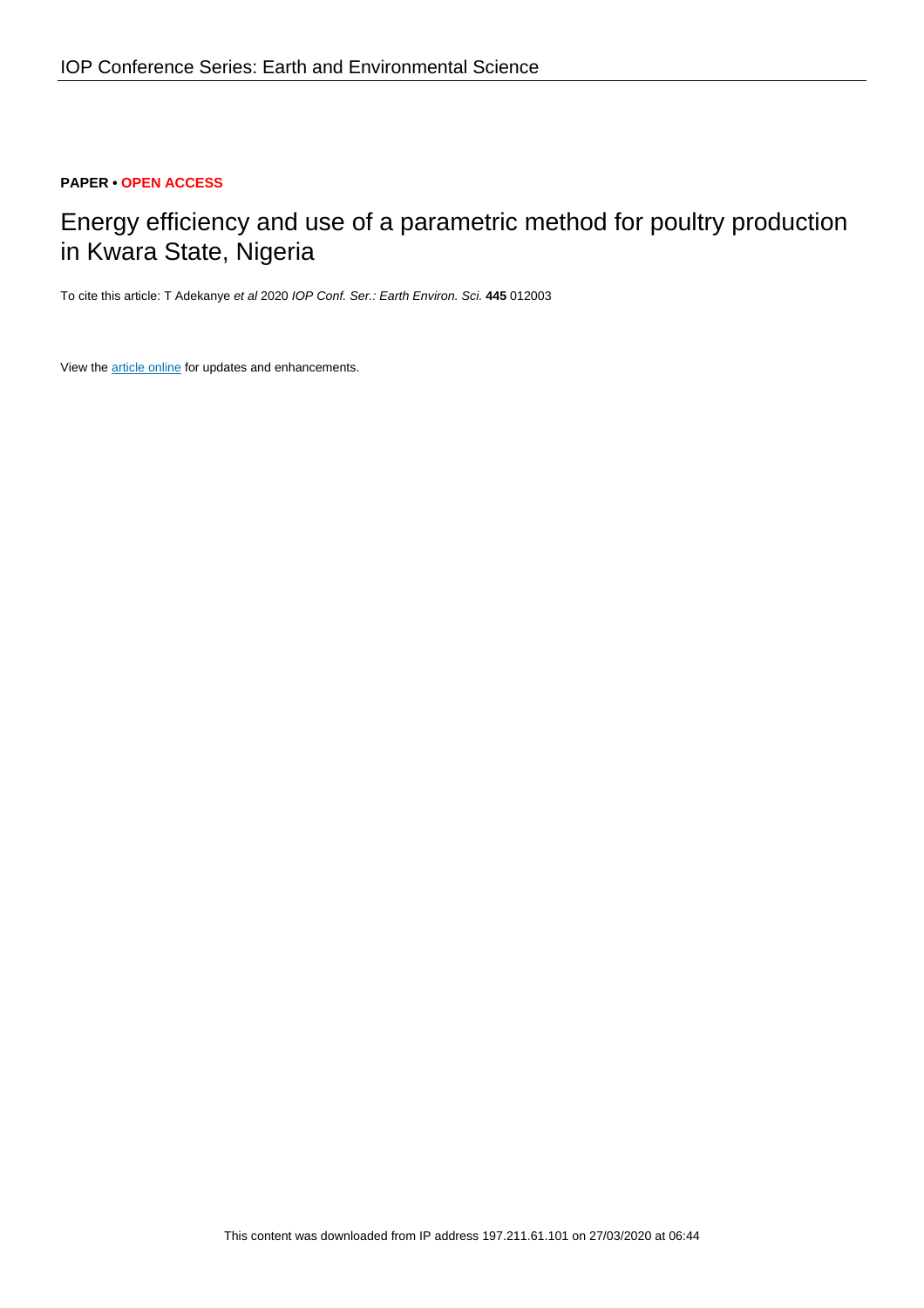IOP Publishing

## **Energy efficiency and use of a parametric method for poultry production in Kwara State, Nigeria**

**T Adekanye1 , A Saleh2 , A Okunola1 , I Osavbie1 and K Jegede1**

<sup>1</sup>Department of Agricultural and Biosystems Engineering, Landmark University, Omu Aran, Kwara State, Nigeria. 2 Department of Agricultural and Bio-Resources Engineering, Ahmadu Bello University,

Zaria, Kaduna State, Nigeria.

**E-mail: adekanye.timothy@lmu.edu.ng**

**Abstract.** Analysis of input-output was done to investigate energy utilization pattern and efficiency in selected poultry farms in Kwara State, Nigeria. The poultry farms used for the study were grouped into three as group I (small), II (medium) and III (large) respectively based on number of birds. Energy used in chemicals, chicks, electricity feed, fuel, labour, and wood shaving as inputs and eggs, poultry meat and litter as outputs were determined. The result has shown that that diesel and feed accounted for the biggest proportion of all energy inputs in the farms. Energy consumption of the farms was found to be 28006.41, 26450.19 and 21894.39 MJ (1000 bird)<sup>-1</sup>, respectively. The energy output was 179766.54, 193670.10 and 223307.50 MJ, respectively (1000 bird)<sup>-1</sup>. Impacts of renewable and indirect sources of energy were greater than that of nonrenewable and direct energy. The rate of return to the scale was estimated at -0.04, suggesting that a 1% rise in each of the power inputs would result in a  $0.04\%$  reduction in the production.  $\mathbb{R}^2$  was found to be 0.81 for the estimated model. Therefore, energy inputs (independent variables) can capture about 81% of layer yield variations in the poultry farms.

#### **1. Introduction**

Poultry production was not considered to be an important industry until it occupies a significant place among the livestock enterprises. Nowadays, poultry industry presents diverse business opportunities to the unemployed youths. Many people had ventured into hatchery business, broiler production, egg production, and sales of poultry drugs and equipment [1]. Poultry meat and eggs are good sources of protein for man and animals. Poultry accounts for about 15% of the annual protein consumption in Nigeria with about 1.3 kg per head consumed annually. About 36.5% of the total proteins required by Nigerians are obtained from poultry products [2]. Developing countries are encouraging farmers to venture into poultry production system in order to increase the supply of animal protein [3]. The livestock sector contributes approximately 10% of the agricultural GDP of Nigerian. According to Ojo [4], cited by [5], poultry products' contribution to livestock share of GDP increased from 26% in 1995 to 27% in 1999 with egg production alone accounting for about 13% during the period. Despite the poultry industry's importance for the domestic economy, poultry farms face difficulties that are antithetical to the industry's development. Generally speaking, poultry production is being faced with low capital base, inefficient management, issues with illness and parasites, housing and marketing, and so on [6].

Content from this work may be used under the terms of theCreative Commons Attribution 3.0 licence. Any further distribution of this work must maintain attribution to the author(s) and the title of the work, journal citation and DOI. Published under licence by IOP Publishing Ltd 1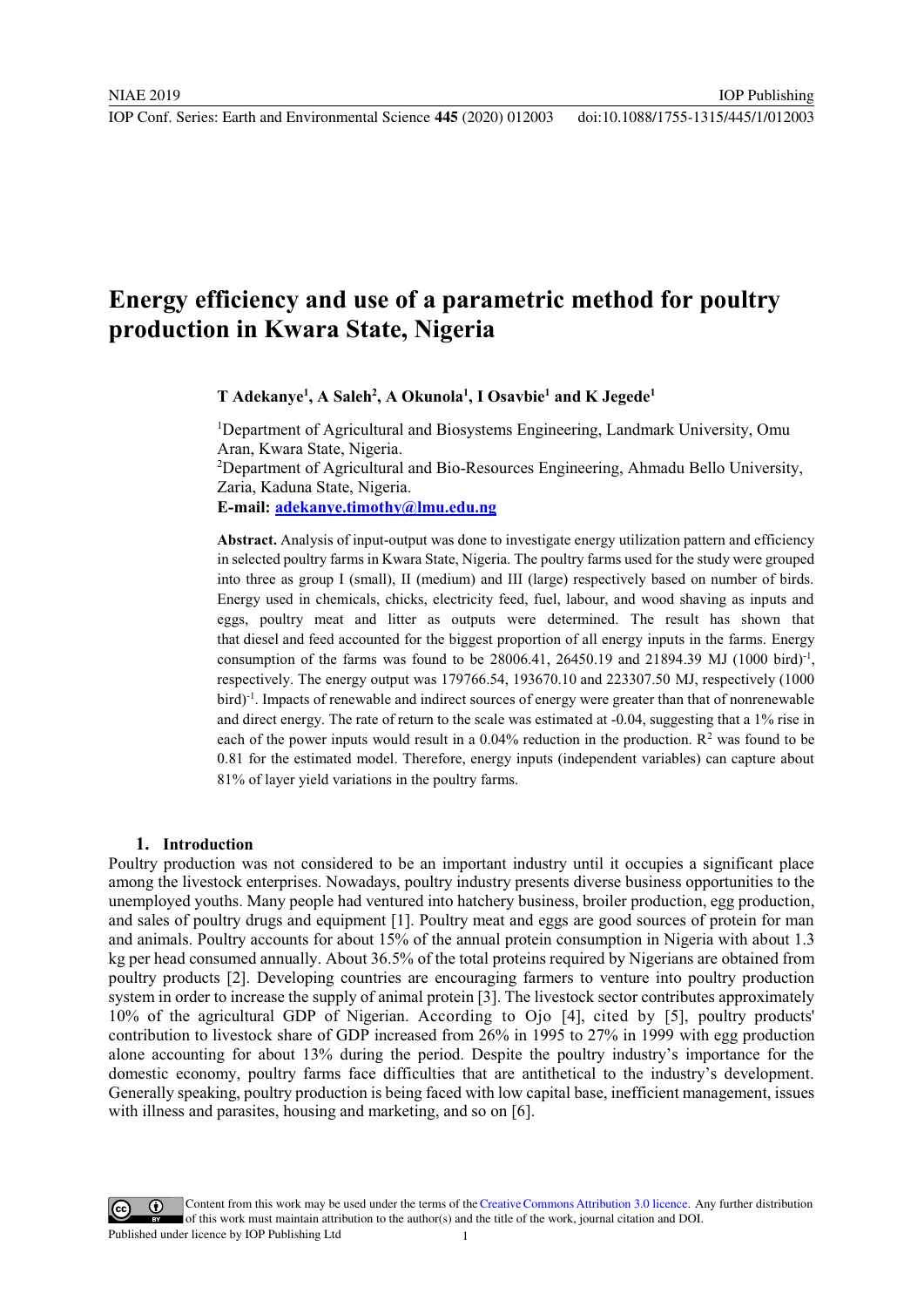Recently, poultry industry in Nigeria has become a commercialized subsector of Nigerian agricultural production. There are many benefits in poultry production than other livestock. There is quick return of investments because production cycle is short [6]. Poultry products (eggs, broiler and layers) are relatively affordable compared to other proteins in animals. Poultry birds transform food into protein in meat and eggs which are good sources of protein required by man. Return on investment in poultry is high even though unit cost of production is low. Another advantage of poultry meat is that it is acceptable to all religions in Nigeria [7].

Climate change and rising in energy prices have made energy savings in animal production to be a necessity. To determine the potential savings, energy consumption and distribution in the system are required. Feed is the biggest energy input in poultry production [8]. This high input could be reduced by savings in crop and feed production chains. The use of energy in the agricultural industry is increasing in terms of demographic growth and requirements for a decent standard of living [9]. Understanding of energy input in a system's unit operations is a necessity for investigating high energy consuming areas [10]. Energy analysis of a production system is useful in comparing costs of energy inputs in a particular existing production system with a new production system. In addition, energy analysis allows farmers to compare their energy efficiency with that of a competitor or other plant in the same company. Hence, energy analysis is a very useful tool for planning ahead, assessing energy consumption pattern for a specific product or service, predicting energy requirements in such a production system, and planning for expansion.

Energy and agriculture are closely linked together. Agriculture utilizes energy and supplies the same as bio-energy [9]. In agriculture, energy use is classified as direct (DE), indirect (IDE), renewable (RE) and non-renewable (NRE) forms. Direct energy involves manpower, diesel and electricity in poultry production. Food, equipment, poultry litters, disinfectants, medicines, and chicks were included as indirect energies. Chick, feed, litter and human labor are covered by renewable energy, while non-renewable energy contains diesel fuels, disinfectants, energy and machines [11].

Sustainable agriculture depends on efficiency of energy usage in agricultural production [9]. Agricultural production can be improved if energy needed is available and it is used effectively [12]. This is because agricultural output (crop, animal, poultry products) and food supplies are connected directly to inputs of energy during production.

Many research works have been carried out on energy use pattern in crop and livestock production in different parts of the world. Heidari et al [13], investigated energy efficiency of broiler production. Results of their study revealed that output energy in broiler production in Yazd Province, Iran, were 186,885.87 and  $27,461.21$  MJ (1000 birds)<sup>-1</sup> respectively. Rajaniemi and Ahokas [14] found that, if the energy equivalents of all production inputs were considered, the energy equivalent of broiler feed would be a key factor in broiler production. Rajaniemi and Ahokas [15] studied direct energy consumption in a broiler house in Finland and reported that heating energy was the highest direct energy input in the broiler house. Najafi et al [16] assessed the energy efficiency of chicken production in different farm sizes in Iran and concluded that large farms had a higher productivity rate than small and medium-sized farms. Oladimeji et al [17], researched on energy use and economic analysis of melon production technologies in Kwara state, Nigeria. However, there have been no studies related with emphasis on energy analysis in poultry production farms in Nigeria. The aim of this study was to determine energy use pattern in poultry farms in the North Central part of Nigeria. The study also compares energy inputs for egg, meat and litter production.

#### **2 Materials and Methods**

#### *2.1 Study area and data collection*

Kwara State, with a population of about 3.5 million people [18] and land area of about 36,825 km<sup>2</sup> is located between latitudes 7°45 N and 9°30 N and longitudes 2°30 E and 6°25 E [17]. Data were collected from poultry farmers through a face to face questionnaire administered in between 2017 and 2018. Poultry farms used in this study were selected randomly from the registered poultry farmers in Irepodun and Offa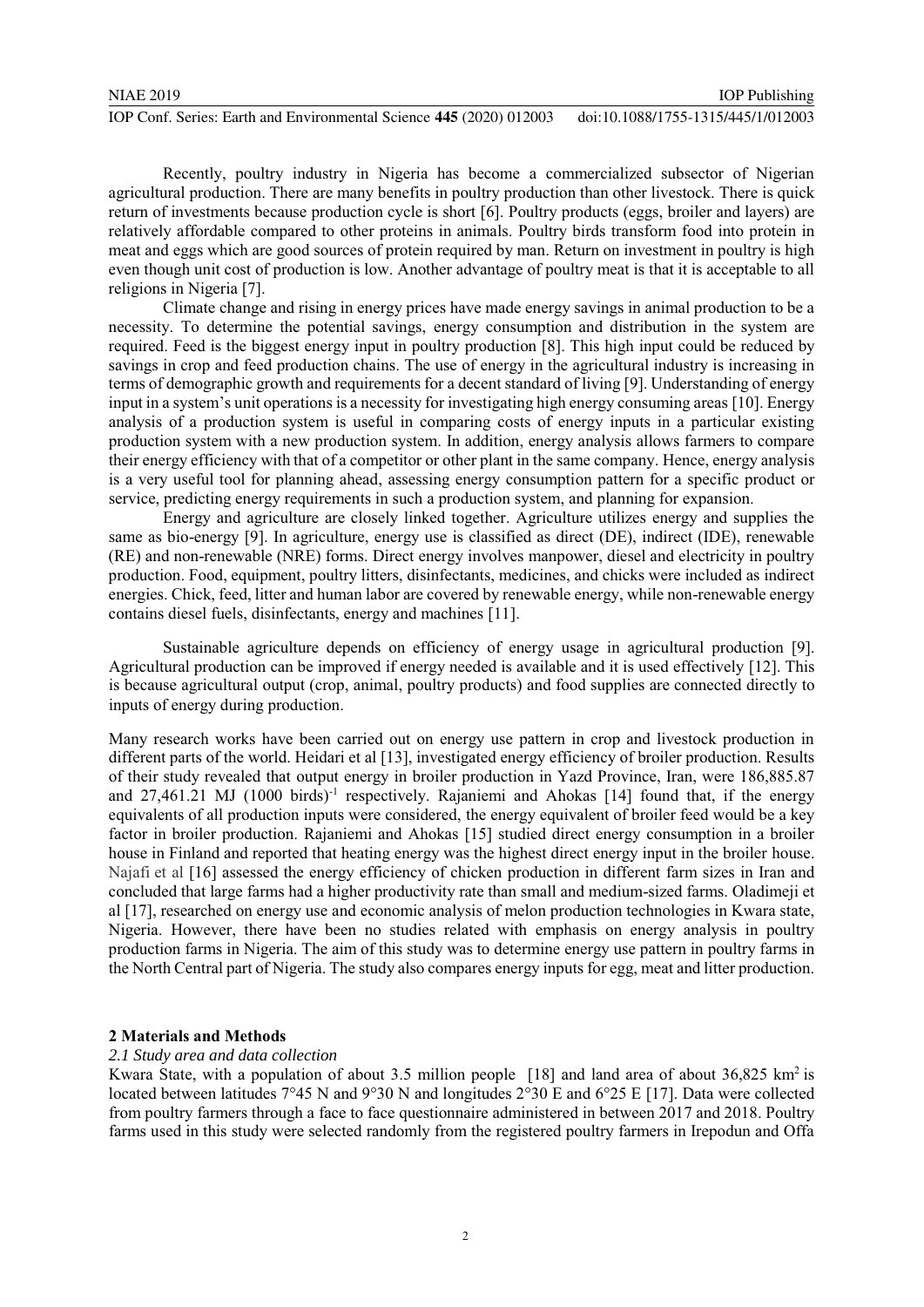local government area, Kwara State, Nigeria. Equation (1) was used to determine size of each group of farms;

$$
n = \frac{\sum N_h S_h}{N^2 D^2 + \sum N_h S^2_h}
$$
 [17] (1)

Where n is the sample size, N is the number of poultry farms in target population,  $N_h$  is the number of population in Group I (43 farms), II (23 farms), and III (14 farms),  $S_h$  is the standard deviation in the groups, S<sup>2</sup>h is the variance of the three groups, d is the precision, z is the reliability of coefficient,  $D^2 = d^2/z^2$ . Permissible error in the sample size was defined to be 5% for 95% confidence.

 Inputs used in poultry farms included chicks, chemicals, disinfectants, fuel, feed, human labour, electricity, machinery, medications, while the outputs were chicken, broilers and poultry wastes. Energy equivalent of inputs (chicks, disinfectants, electricity, feed materials, fuels, labor, and medications) was calculated by multiplying their total consumption for 1000 birds by their equivalent energy shown in Table 1. The production power equivalent (egg, meat and poultry) (Mcal U-1) were calculated by multiplying the output amount by equivalent energy.

| <b>Items</b>        | <b>Energy coefficients</b><br>(Mcal $U^{-1}$ ) | References |
|---------------------|------------------------------------------------|------------|
| Input               |                                                |            |
| Labour              | 0.54                                           | $[19]$     |
| Machinery (h)       | 64.8                                           | $[19]$     |
| Diesel (1)          | 47.8                                           | $[19]$     |
| Electricity (kWh)   | 5.65                                           | $[16]$     |
| Feed (kg)           | 12.98                                          | $[20]$     |
| Medicine (kg)       | 3.26                                           | $[20]$     |
| Disinfectants (kg)  | 0.1                                            | $[21]$     |
| Chick (kg)          | 2.47                                           | $[21]$     |
| Output              |                                                |            |
| Bird (kg)           | 10.33                                          | $[13]$     |
| Egg(g)              | 7.28                                           | $[1]$      |
| Poultry meat (kg)   | 2.47                                           | $[17]$     |
| Poultry litter (kg) | $0.07\,$                                       | $[22]$     |

**Table 1.** Energy coefficients of inputs in poultry production

Energy use ratio, energy productivity, specific energy and net energy were determined by using Eqs (2) –  $(5);$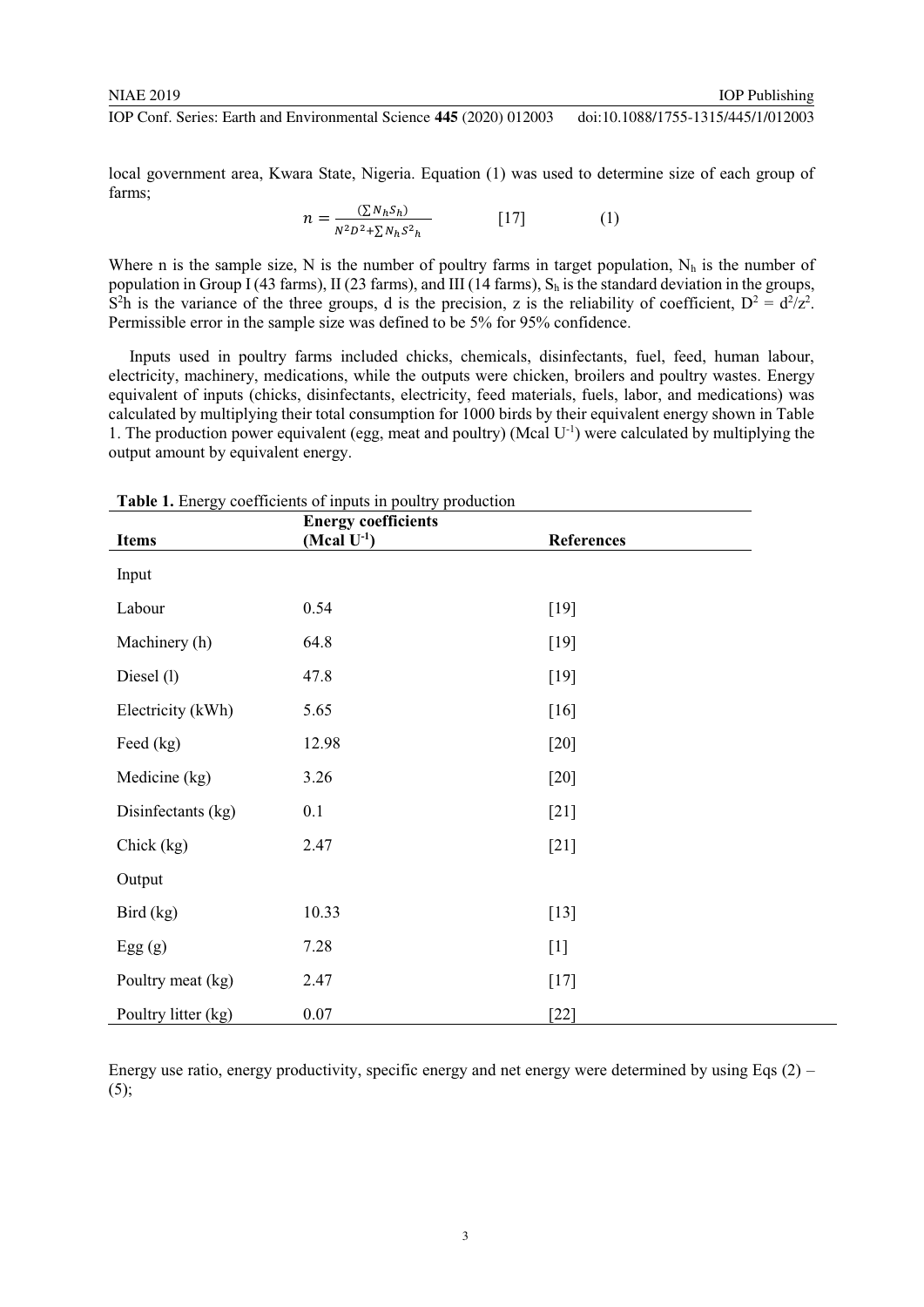Energy use ratio = 
$$
\frac{Output \text{ energy} (Mcal 1000 \text{ birds} - 1)}{Input \text{ energy} (Mcal 1000 \text{ birds} - 1)}
$$
(2)

Energy productivity = 
$$
\frac{Poultry \; meat/egg \; (kg \; 1000 \, birds-1)}{Input \; energy \; (Mcal \; 1000 \, birds-1)}
$$
 (3)

$$
Specific energy = \frac{Input energy (Mcal 1000 birds-1)}{Poultry meat (kg 1000 birds-1)}
$$
(4)

Net energy gain = Output energy (Mcal 1000 birds<sup>-1</sup>) – Input energy (Mcal 1000 birds<sup>-1</sup>) (5)

Cobb-Douglas function was used to model the impact of energy equivalents of inputs used in poultry production farms. Cobb - Douglas production function is expressed in general form as;

$$
Y = f(x) \exp(u) \tag{6}
$$

Eq. (6) can be linearized and expressed as Eq (7):

$$
\ln Y_i = a + \sum_{j=1}^n \alpha_j \ln(X_{ij}) + e_i \qquad i = 1, 2, 3, \dots n \tag{7}
$$

Where  $Y_i$  indicates the output of the i<sup>th</sup> farm,  $X_{ii}$  the input vector used in the production process, a, constant term,  $\alpha_i$  represents the input coefficient estimated from the model and  $e_i$  is the error term.

Assuming that when the energy input is zero, the poultry production is also zero, then Eq. (7) modified to Eq. (8):

$$
\ln Y_i = \sum_{j=1}^n \alpha_j \ln(X_{ij}) + e_i \qquad i = 1, 2, 3...n \quad (8)
$$

If a yield is a function of energy input, Eq. (8) becomes Eq. (9):

 $\text{Ln } Y_i = \alpha_i + \ln X_1 + \alpha_2 \ln X_2 + \alpha \ln X_3 + \alpha_4 \ln X_4 + \alpha_5 \ln X_5 + \alpha_6 \ln X_6 + \alpha_7 \ln X_7 + \alpha_8 \ln X_8 + e_{ai}$ (9)

Where;

 $X_1$  = chick energy,  $X_2$  = human labour energy,  $X_3$  = electricity energy inputs,  $X_4$  = machinery energy,  $X_5$ = diesel fuel energy,  $X_6$  = feed energy,  $X_7$  = disinfectant energy inputs,  $X_8$  = medicine energy inputs

Cobb – Douglas function (Equation 10 - 11) was also applied to assess the impact of direct, indirect, renewable and non-renewable energy in the poultry farms;

$$
\ln Y_i = \beta_1 \ln DE + \beta_2 \ln IDE + e_i \tag{10}
$$

$$
\ln Y_i = \gamma_1 \ln RE + \gamma_2 \ln NREz + e_i \tag{11}
$$

Where;

 $Y_i$  = yield of the i<sup>th</sup> farm, DE = direct energy inputs, IDE = indirect energy inputs, RE = renewable energy inputs, NRE = non-renewable energy inputs,  $\beta_1$  and  $\gamma_1$  = coefficients of variables and  $e_i$  is the error term.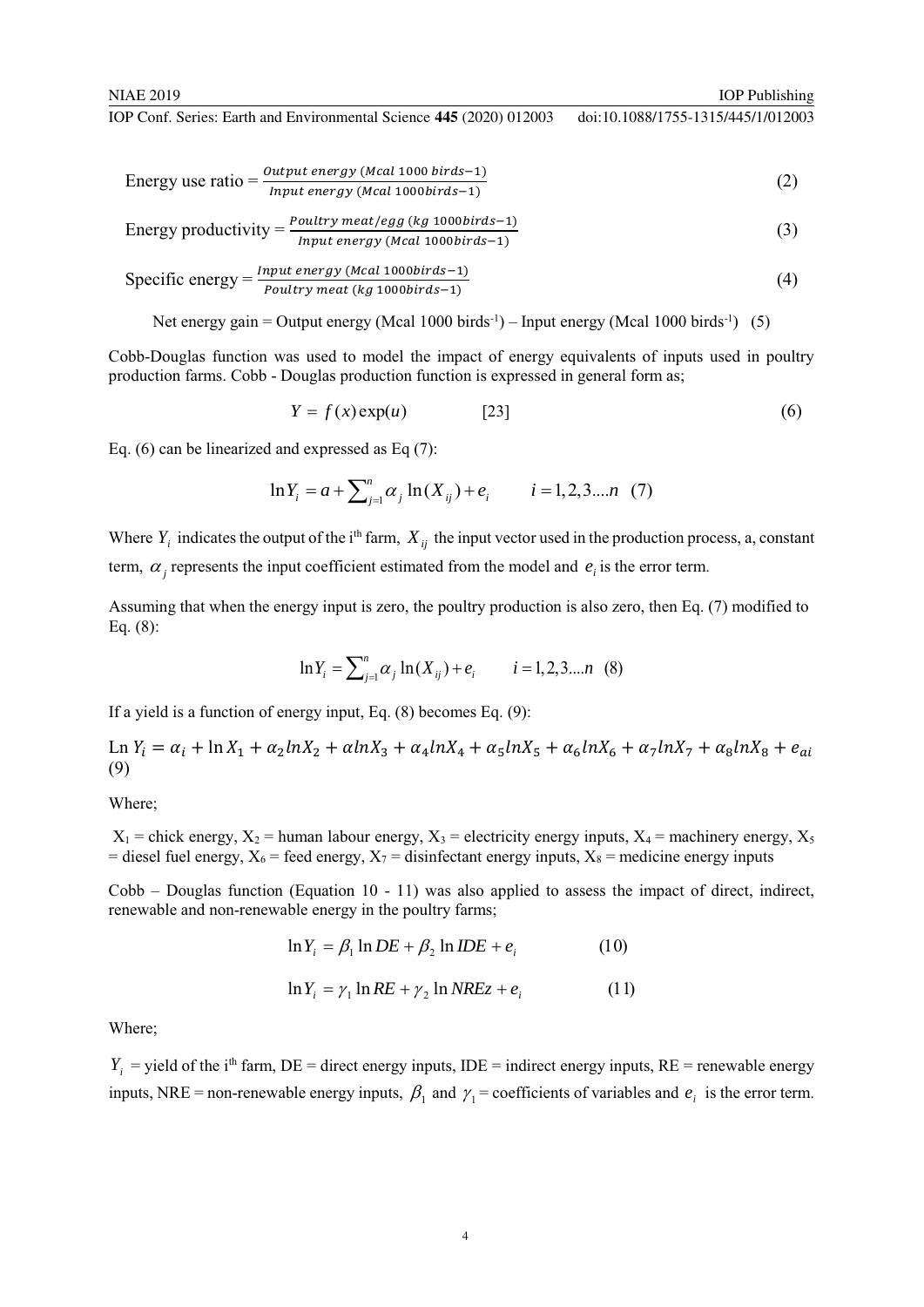The least square method was used to evaluate the Eqs (9), (10) and (11). Basic data on energy inputs and returns of poultry was entered and simulated using R software in Excel spread sheet.

Differences in poultry output with energy input differences were predicted with the return to scale by adding coefficients for each regression equation. Sensitivity of energy inputs used in the poultry production was calculated by using marginal physical productivity (MPP). MPP estimates the difference in yield (egg, meat and litter) with one input if other inputs are constant. MPP was calculated by using Equation (12);

$$
MPP = \frac{GM(Y)}{GM(Xij)} \times aij \qquad [21]
$$
 (12)

Where;

MPP<sub>xi</sub> is marginal physical productivity for j<sup>th</sup> input,  $a_{ii}$  is regression coefficient of the input, GM (Y) is geometric mean of poultry yield and GM (Xij) is geometric mean of energy consumed.

MPP is positive when production increases in relation to increased input. This suggests that if the fixed resource is not fully used, the use of the variable inputs should be boosted. A negative MPP value shows, however, that further use of inputs has negative impacts on production.

#### **3. Results and Discussion**

#### *3.1. Energy inputs and outputs*

Table 2 provides the average energy usage in three classes of poultry farm sizes and their energy equivalents. Results indicated that, diesel fuel energy usage with an average energy equivalent of 12157.97 Mcal (1000 birds)<sup>-1</sup> had the highest significant share of 47.8% of the energy inputs. After diesel fuel, feed was the second most consumed energy input with an energy equivalent of 48,742.04 Mcal (1000 birds)<sup>-1</sup>. This represents 34.35% of poultry production's overall energy input. Electricity with the amount of energy equivalent to 4123.46 Mcal (1000 birds)<sup>-1</sup> was the third most consuming energy source, accounting for 16.20 per cent of total poultry power consumed. Shares of human labour, machinery, medications and disinfectants in total energy usage were 0.3, 1.05, 0.06 and 0.004%, respectively as presented in Figure 1. Average total energy inputs and output were 25450.33 and 198914.7 Mcal (1000 birds)<sup>-1</sup> respectively. These results were in agreement with the studies of Saeed et al [11] and Amid et al [20] that diesel fuel and feed ranked the first and second energy inputs for broiler production.

In Table 2, energy inputs required for the production of poultry were also disclosed in the three poultry farm size groups. Farms I, II or III had total energy inputs of 28006.41, 26450.19 and 21894.39 Mcal (1000 birds)<sup>-1</sup>, respectively. The average total energy input of different poultry farms differs. There was noticeable reduction in the total input of energy with increasing farm size. This has to do with increased management in the large farms. In this regard, it is of great importance to scientifically design broiler farm structures and manage the broilers' nutrition, based on environmental conditions and the birds' growth.

**Table 2.** Energy inputs required for the production poultry

|       | Small | Medium | Large | Total     |        |
|-------|-------|--------|-------|-----------|--------|
| Items | farms | farms  | farms | (Average) | $($ %) |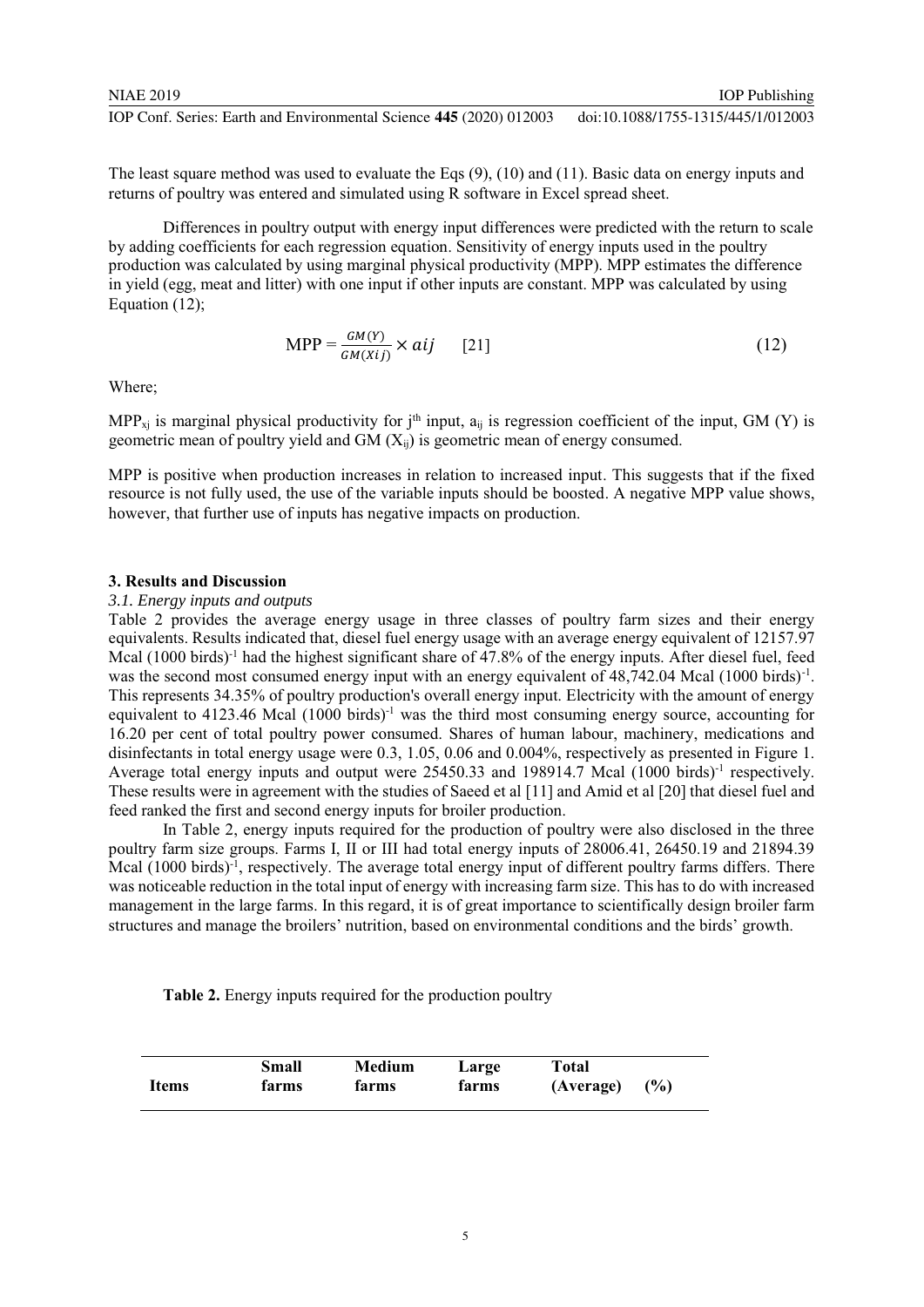| <b>Inputs</b>  |           |           |           |           |       |
|----------------|-----------|-----------|-----------|-----------|-------|
| Labor          | 123.63    | 54.65     | 49.23     | 75.83     | 0.3   |
| Machinery      | 311.52    | 273.47    | 216.41    | 267.13    | 1.05  |
| Diesel fuel    | 13740.11  | 11866.83  | 10866.98  | 12157.97  | 47.77 |
| Electricity    | 4024.16   | 4758.49   | 3587.75   | 4123.46   | 16.20 |
| Feed           | 9713.46   | 9417.16   | 7095.49   | 8742.04   | 34.35 |
| Medicines      | 24.16     | 11.35     | 10.75     | 15.42     | 0.06  |
| Disinfectants  | 1.71      | 0.68      | 0.53      | 0.97      | 0.04  |
| Chick          | 67.66     | 67.56     | 67.25     | 67.49     | 0.27  |
| Total input    | 28006.41  | 26450.19  | 21894.39  | 25450.33  | 100   |
| <b>Outputs</b> |           |           |           |           |       |
| Egg            | 172930.21 | 187421.5  | 217286.2  | 192546    | 96.80 |
| Poultry meat   | 6670.96   | 6075.34   | 5859.04   | 6201.78   | 3.12  |
| Poultry litter | 165.37    | 173.24    | 162.32    | 166.98    | 0.08  |
| Total output   | 179766.54 | 193670.10 | 223307.50 | 198914.70 | 100   |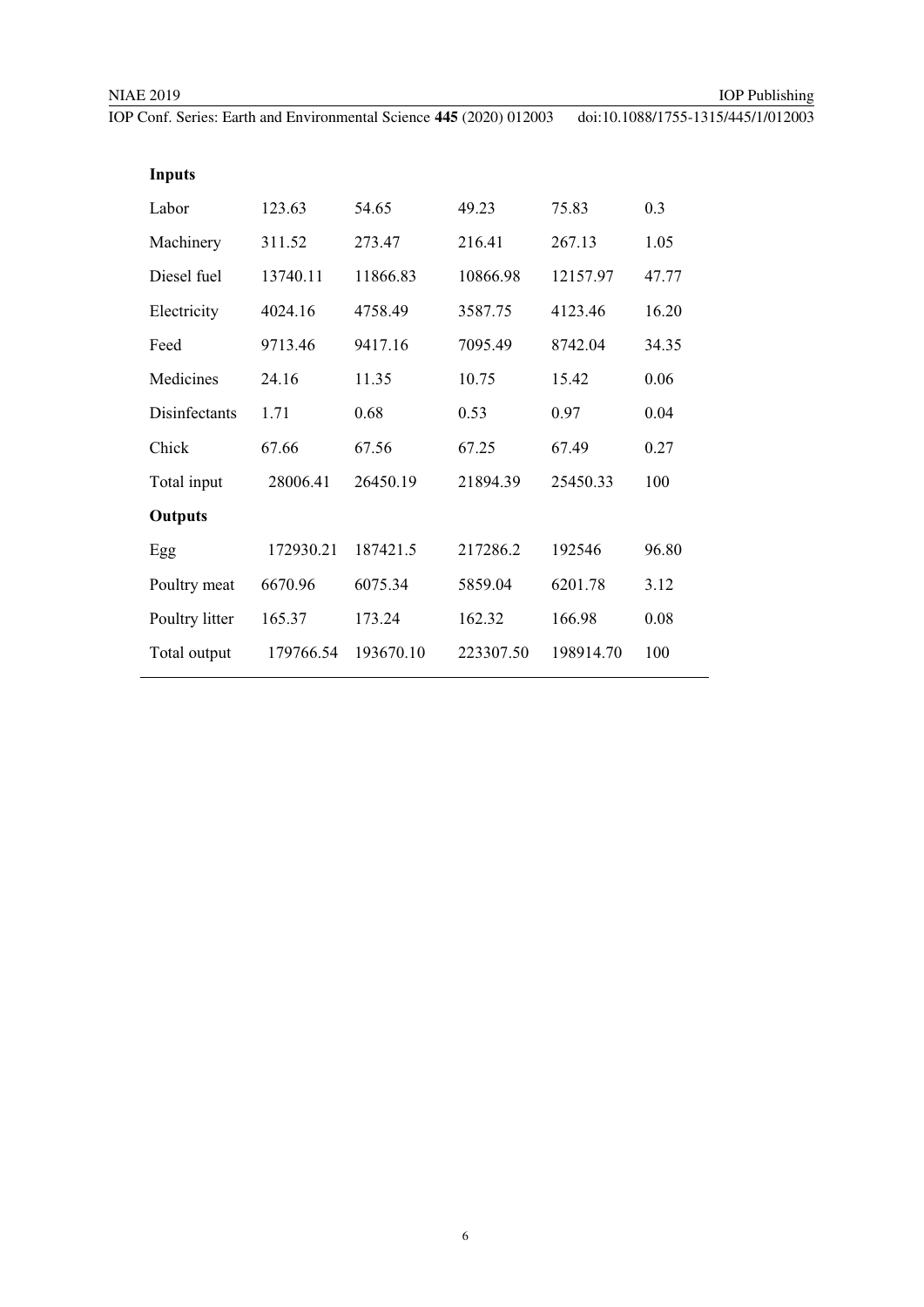



Table 3 presents the energy indices of the surveyed farms. Energy ratios were estimated to be 6.42, 7.32 and 10.20 for group I, group II and group III farms. The mean energy ratio was found to be 7.98. Energy productivity was calculated to be 6.175, 7.086 and 9.924 kg Mcal<sup>-1</sup> for group I, II and II farms respectively, indicating the higher productivity of large-sized farms. Specific energy for the respective farms was revealed to be 0.162, 0.141, and 0.132 Mcal kg<sup>-1</sup>. These indicate that the energy needed to produce 1 kg of poultry meat in group III farms is lower than those of group I and II farms. Net energy gain for the surveyed farms was  $151760.1$ ,  $167219.9$  and  $201413.1$  kg  $(1000 \text{ birds})^{-1}$ , respectively, showing an ascending trend with the farm size. This finding implies that large-sized farms have more optimum energy advantage.

Table 3 also showed the amount of different energy forms used for poultry production in this study. The amount of direct (DE) and indirect energies (IDE) were 17887.90, 16679.97 and 201413.1 Mcal (1000 birds)<sup>-1</sup>, respectively. Average quantities of renewable (RE) and non-renewable energy (NRE) consumed were  $8885.36$  and  $16548.57$  Mcal  $(1000$  birds)<sup>-1</sup> as presented in Figure 2.

| <b>Table 3.</b> Energy indices for poultry production in the surveyed farms |      |       |                  |                          |  |
|-----------------------------------------------------------------------------|------|-------|------------------|--------------------------|--|
|                                                                             |      |       | Group I Group II | Group                    |  |
| <b>Indicators</b>                                                           | Unit | farms | farms            | <b>III farms</b> Average |  |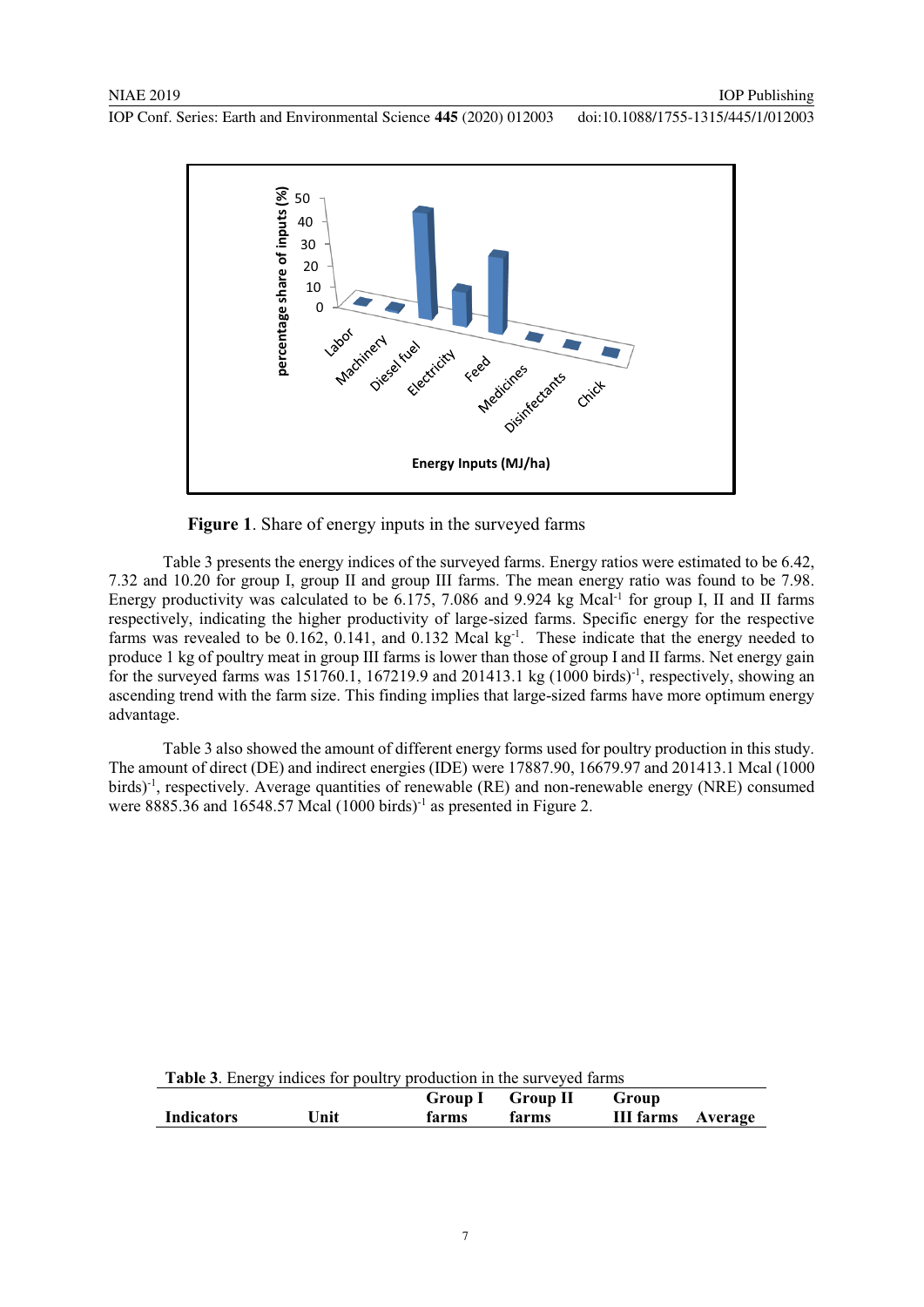| Energy ratio            | $\frac{0}{0}$               | 6.419    | 7.322    | 10.199   | 7.98     |
|-------------------------|-----------------------------|----------|----------|----------|----------|
| Energy<br>productivity  | kg Mcal-1                   | 6.175    | 7.086    | 9.924    | 2.67     |
| Specific energy         | Mcal kg -1                  | 0.162    | 0.141    | 0.132    | 0.15     |
| Net energy gain         | <b>Mcal 1000</b><br>birds-1 | 151760.1 | 167219.9 | 201413.1 | 173464.4 |
| Direct energy           | <b>Mcal 1000</b><br>birds-1 | 17887.90 | 16679.97 | 14503.96 | 16357.27 |
| <b>Indirect Energy</b>  | <b>Mcal</b> 1000<br>birds-1 | 10092.64 | 9758.19  | 7379.15  | 9076.66  |
| Renewable Energy        | <b>Mcal</b> 1000<br>birds-1 | 9904.75  | 9539.37  | 7211.97  | 8885.36  |
| Non-renewable<br>Energy | <b>Mcal 1000</b><br>birds-1 | 18075.79 | 16898.79 | 14671.14 | 16548.57 |



 **Figure 2.** Share of direct, renewable and non-renewable energy forms

#### *3.2. Modeling energy inputs in poultry production*

Table 4 shows results of the estimation model in terms of equivalents energy inputs in poultry production in the surveyed farms. Impacts of diesel fuel and that of electricity were significant at 5% confidence level, showing regression coefficients of 0.074 and -0.235, respectively. From the Table, energy inputs of labor, chick, diesel fuel, machinery, disinfectants, and medications had positive impacts on the production, while electricity and feed had a negative effect. Results of sensitivity analysis showed that 1 Mcal increase in energy inputs of labor, chick, diesel fuel, machinery, disinfectants, and medications resulted to 2.52, 0.05, 0.02, 1.77, 5.43 and 2.16 kg increase in yield. However, 1 Mcal increase in electricity and feed would reduce the yield by 0.235 and 0.140 kg. Return to scale rate was estimated at - 0.04 which indicates that  $1\%$  increase in the energy equivalents caused a 0.04% loss in the production yield.  $\mathbb{R}^2$  was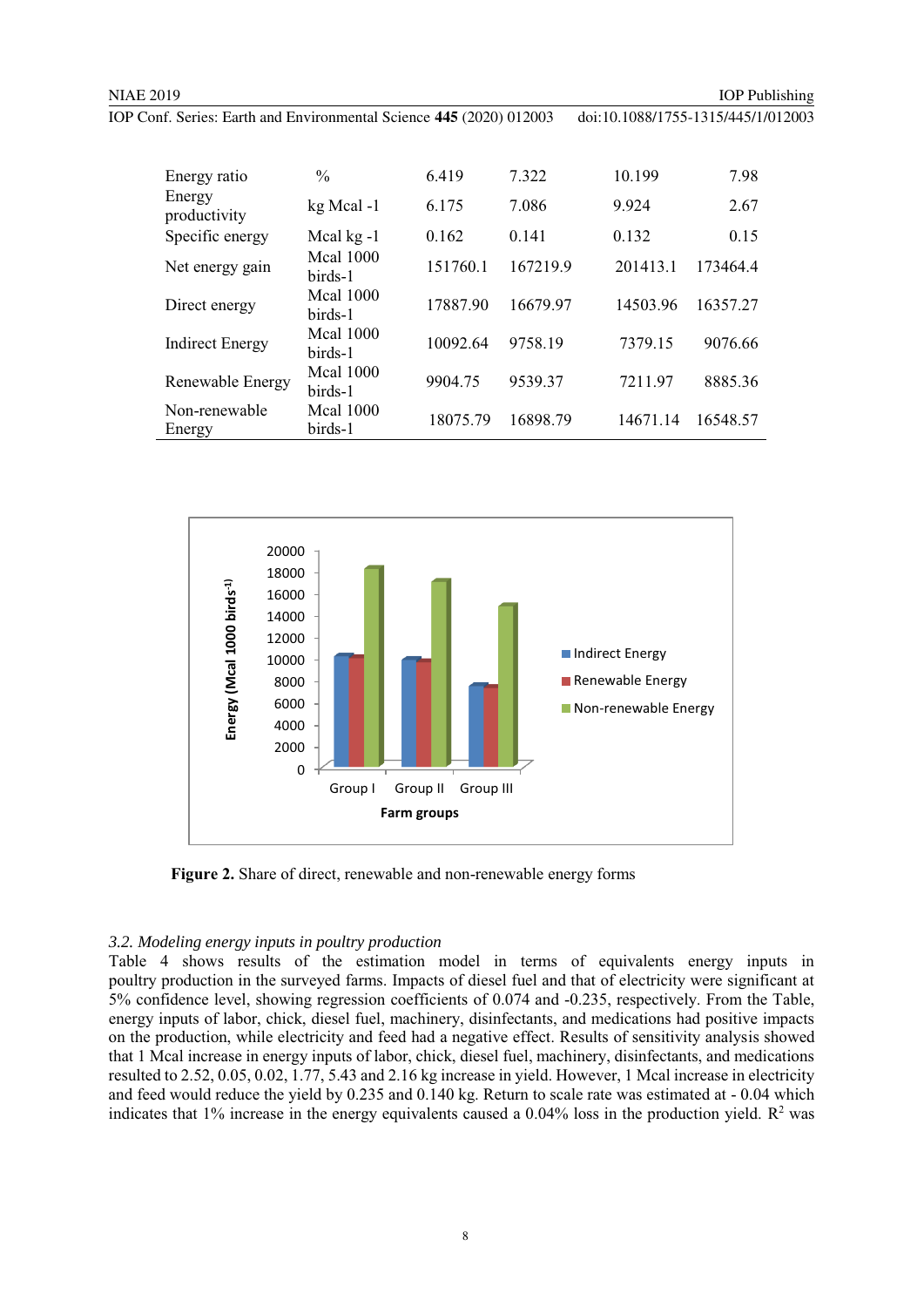found to be 1.86 for the estimated model. Therefore, energy inputs (independent variables) can capture about 79% of layer yield variations in the poultry farms.

**Table 4**. Model for estimating impact of energy inputs on poultry production

|                                                                                                                                                | Coefficient | t-ratio              | P-Value | <b>MPP</b> |  |  |
|------------------------------------------------------------------------------------------------------------------------------------------------|-------------|----------------------|---------|------------|--|--|
| $Model = \alpha_i + \ln X_1 + \alpha_2 \ln X_2 + \alpha \ln X_3 + \alpha_4 \ln X_4 + \alpha_5 \ln X_5 + \alpha_6 \ln X_6 + \alpha_7 \ln X_7 +$ |             |                      |         |            |  |  |
| $\alpha_8 ln X_8 + e_i$                                                                                                                        |             |                      |         |            |  |  |
|                                                                                                                                                |             |                      |         |            |  |  |
|                                                                                                                                                | 0.014       | $0.23^{\text{ns}}$   | 0.514   | 0.05       |  |  |
|                                                                                                                                                | 0.058       | $1.21$ <sup>ns</sup> | 0.353   | 2.52       |  |  |
|                                                                                                                                                | 0.074       | $2.48 *$             | 0.021   | 0.05       |  |  |
|                                                                                                                                                | $-0.235$    | $-4.51$              | 0.011   | 0.02       |  |  |
|                                                                                                                                                | 0.346       | $2.21$ <sup>ns</sup> | 0.053   | 1.77       |  |  |
|                                                                                                                                                | $-0.140$    | $-0.64$              | 0.285   | 0.05       |  |  |
|                                                                                                                                                | 0.003       | $0.14$ <sup>ns</sup> | 0.863   | 5.43       |  |  |
|                                                                                                                                                | 0.007       | $0.13$ <sup>ns</sup> | 0.468   | 2.16       |  |  |
| $R^2$                                                                                                                                          | 0.81        |                      |         |            |  |  |
| $R^2_{\text{Adj}}$                                                                                                                             | 0.72        |                      |         |            |  |  |
| Durbin Watson                                                                                                                                  | 1.86        |                      |         |            |  |  |
| Return to scale                                                                                                                                | $-0.04$     |                      |         |            |  |  |

Note: \*significant at 5% probability level, ns = non-significant

#### **4. Conclusions**

This research examined the energy utilization and application of a poultry parametric technique in poultry farms. Results showed that diesel fuel was the most important energy input in the farms surveyed followed by feed. The average power expenditure on farms was  $28006.41$ ,  $26450.19$ ,  $21894.39$  MJ (1000 birds)<sup>-1</sup>, respectively. Impacts of renewable and indirect sources of energy were greater than that of nonrenewable and direct energy Impacts of renewable and indirect sources of energy were greater than that of nonrenewable and direct energy. Return on the scale rate was  $-0.04$  and  $\mathbb{R}^2$  for the predicted model was 0.81. Large farm holdings have been shown to be more energy efficient than small and medium farm holdings. This might arise from enhanced input handling in large farms in comparison with small and medium-sized farms.

#### **References**

- [1] Sefeedpari P, Rafiee S, Akram A 2012 Selecting energy efficient poultry egg producers: a fuzzy data envelopment analysis approach*Int J Appl Oper Res* **2** 77–88
- [2] Ologbon O A C and Ambali O I 2012 Poultry enterprise combination among small-scale farmers in Ogun State, Nigeria: A technical efficiency approach.. *J. Agric. Sc.* **4** 7-15
- [3] FAO. Food and agricultural commosdities production/countries by commodities. http://faostat3.fao.org/faostatgateway/go/to/browse/rankings/countries\_by\_commodity/E. (Accessed on  $11<sup>th</sup> March, 2019$ )
- [4] Ojo S O 2003 Productivity and technical efficiency of poultry egg production in Nigeria. *Int. J Poultry* **2** 6 459-64